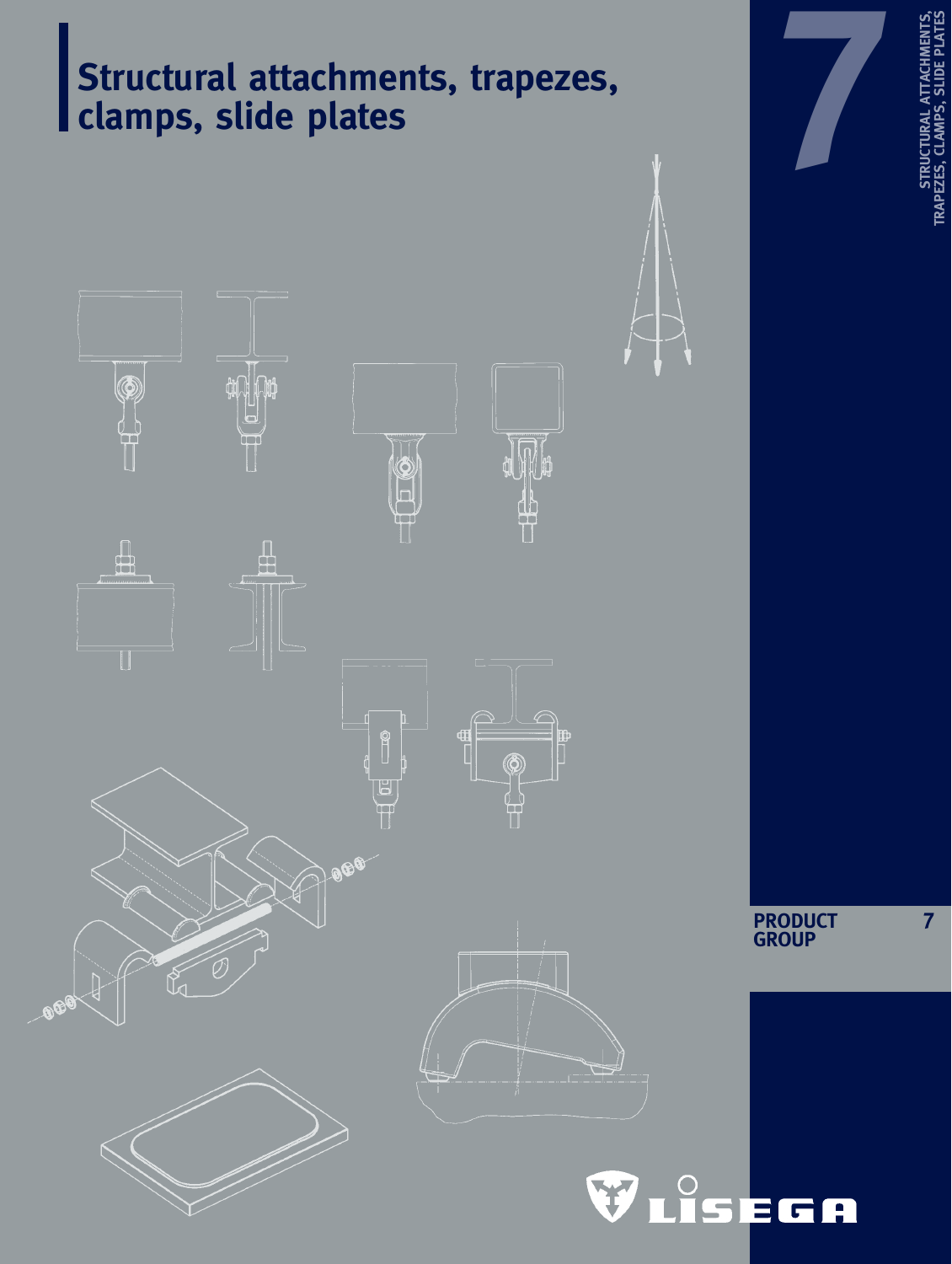















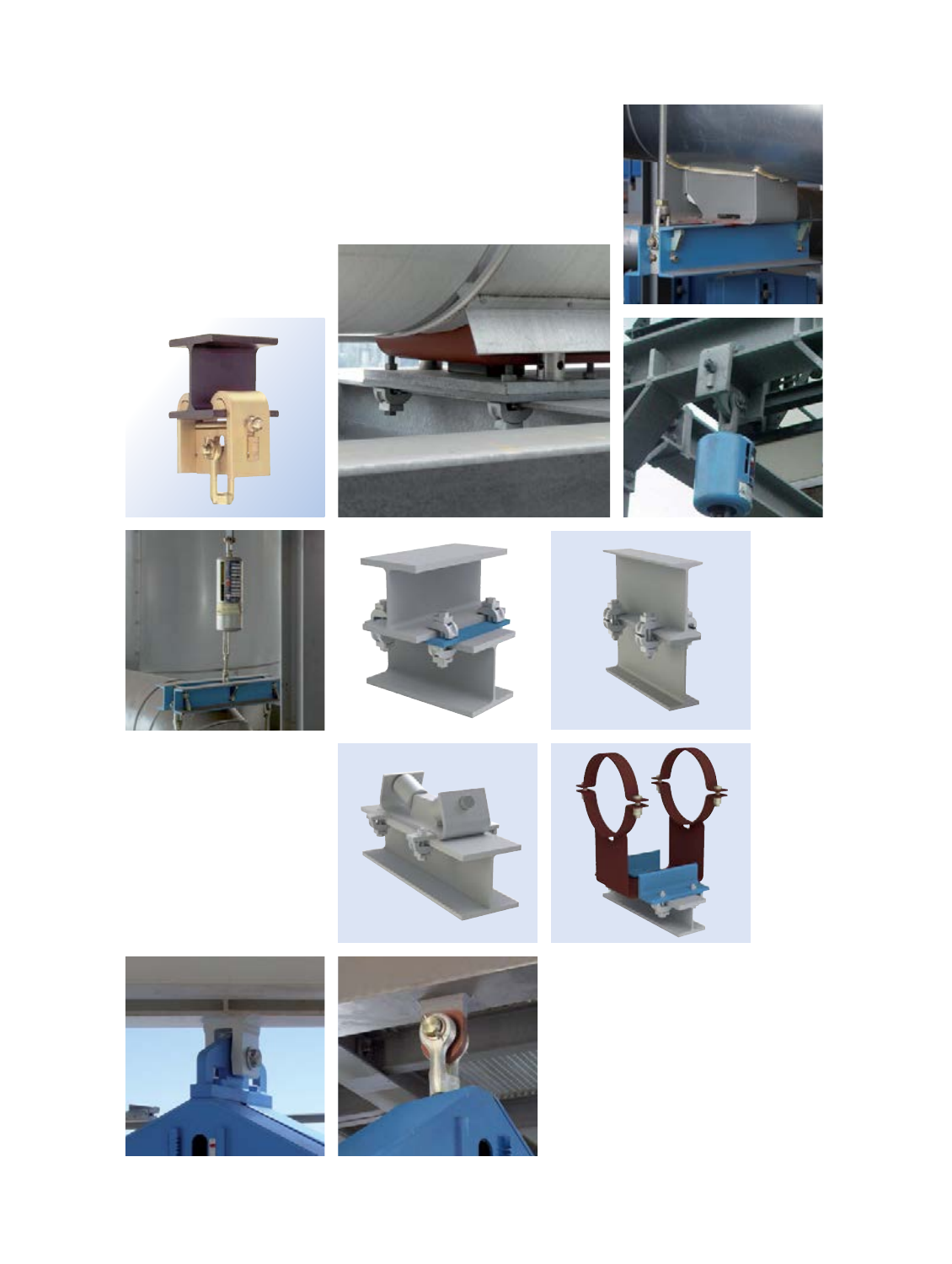### **Structural attachments, trapezes, clamps, slide plates**

### **Contents** Page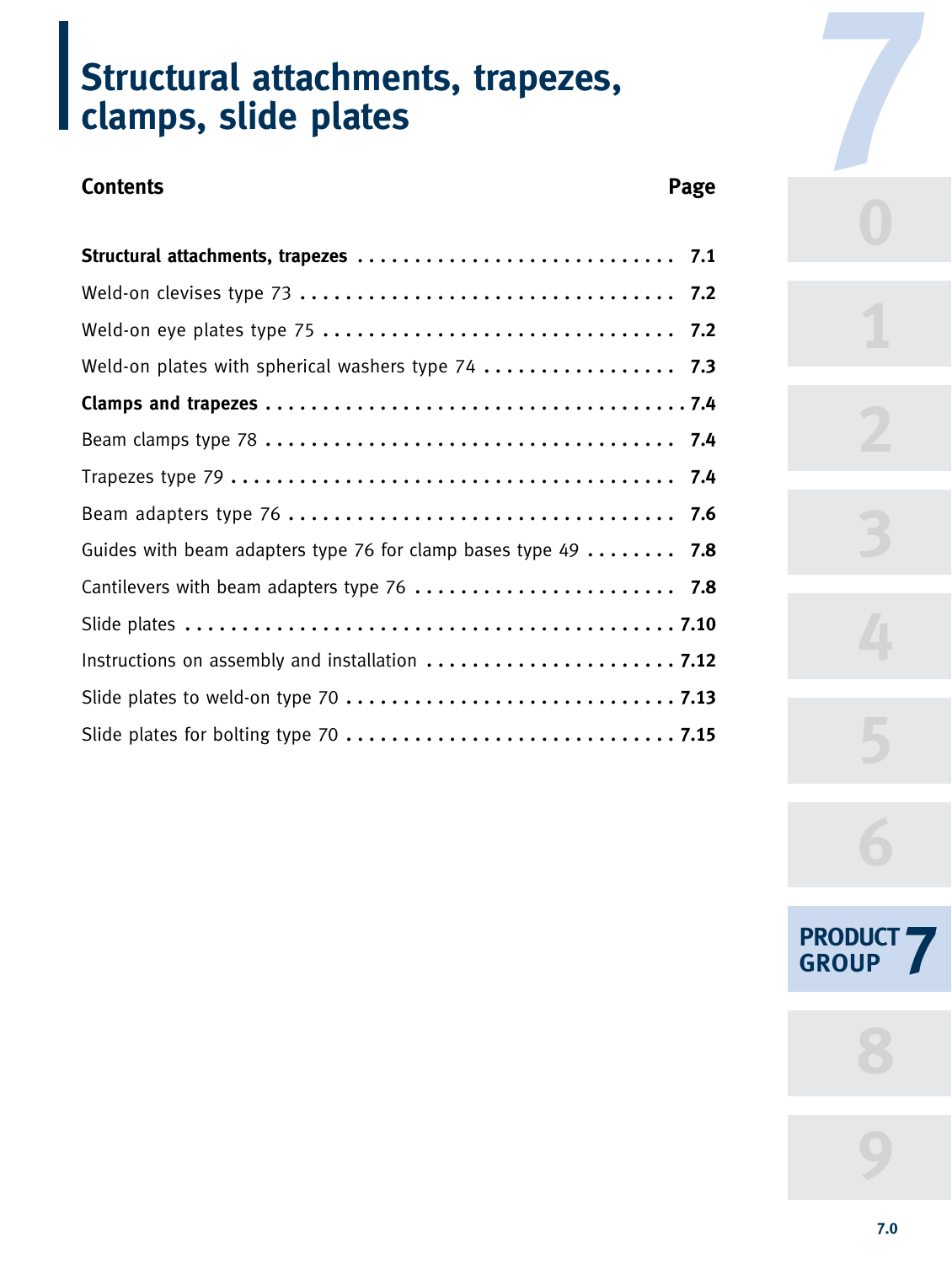### **Structural attachments, trapezes, clamps, slide plates**

**Special components for welding or clamping are available for connecting the pipe supports to the supporting structure. In order to fulfill safety requirements the connections must be suitable.** 

#### **Product group 7**

Connecting components for the direct attachment to the structure and trapezes form part of product group 7.

The permissible loads for the components correspond to the load table for statically determined components in the 'technical specifications', p. 0.6.

For weld-on clevises type 73 – well suited for connection to hollow sections - and weld-on eye nuts type 75 the specified minimum weld seam thicknesses must be taken into account. These are calculated not to exceed a maximum weld seam stress of 75N/mm2 (load case H). For the calculations, a force applied conically below 6° was served as the basis.

The weld-on plates type 74 enable use of the maximum pendulum length in restricted spaces by means of a plug connection. Here too, a force applied conically below 6° served as the basis.

Beam clamps type 78 are designed for **weld-free** connection on site. They are suitable for all beam widths and flange slopes. When ordering, please state beam widths and flange thicknesses.

For protection against corrosion the components are given a weldable primer coating (30µm) or are galvanized (layer thickness 12 - 15µm).

Trapezes type 79 are for the attachment of clamp bases type 49 and type 56 and can be used for rigid suspension as well as for connection with spring and constant hangers.

The trapeze profiles are protected against corrosion according to LISEGA standard color coating (see p. 0.10).

All components can on request be supplied with material certifications.











*Standardized connection possibilities*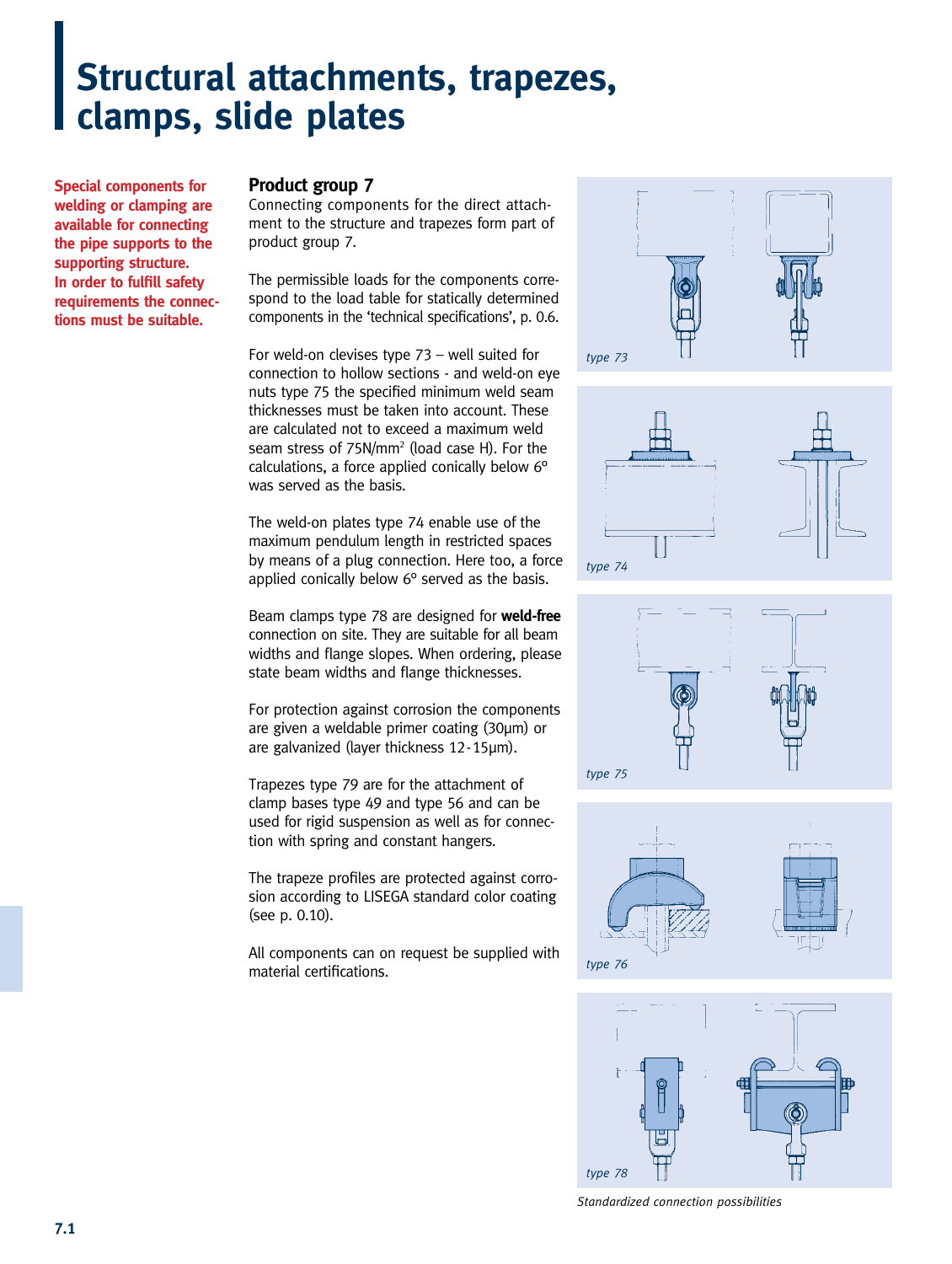### **Weld-on clevises Type 73 Weld-on eye plates Type 75**





# es<br>to 73.50.12 **Weld-on clevises type 73 29 13 to 73 50 12**  Material: S355J2 drop-forged.

From load size 20 onwards: flame-cut design made of S355J2 bolts: C35E+QT.

 Calculation of the weld seams was based on a permissible stress of 75N/mm2 in load case H.

| type     | $\Box$ A | $\emptyset$ d <sub>1</sub> | E.  | F  | G   | Н   | К   | M   | min. weld<br>seam $(1)$ | weight<br>[kg] |
|----------|----------|----------------------------|-----|----|-----|-----|-----|-----|-------------------------|----------------|
| 73 29 13 | 40       | 12                         | 35  | 12 | 60  | 34  | 24  |     | 3.0                     | 0.3            |
| 73 39 13 | 50       | 16                         | 40  | 17 | 70  | 44  | 32  |     | 3.0                     | 0.4            |
| 73 49 13 | 65       | 20                         | 50  | 20 | 90  | 57  | 46  |     | 3.0                     | 1.1            |
| 73 59 13 | 75       | 24                         | 60  | 22 | 105 | 68  | 53  |     | 3.0                     | 2.1            |
| 73 69 12 | 95       | 33                         | 90  | 27 | 125 | 80  | 64  |     | 3.5                     | 3.8            |
| 73 79 12 | 120      | 40                         | 110 | 32 | 140 | 93  | 80  |     | 4.0                     | 6.8            |
| 73 89 12 | 120      | 45                         | 120 | 37 | 165 | 110 | 90  |     | 5.5                     | 9.2            |
| 73 99 12 | 120      | 50                         | 130 | 42 | 185 | 120 | 100 |     | 7.5                     | 11.1           |
| 73 10 12 | 150      | 60                         | 140 | 50 | 210 | 150 | 120 |     | 8.5                     | 18.5           |
| 73 20 12 | 170x175  | 70                         | 150 | 60 | 245 | 165 | 170 | 75  | 9.0                     | 37.0           |
| 73 30 12 | 170x175  | 70                         | 150 | 60 | 245 | 165 | 170 | 75  | 10.5                    | 37.0           |
| 73 40 12 | 150x190  | 80                         | 170 | 56 | 230 | 150 | 150 | 90  | 12.5                    | 38.0           |
| 73 50 12 | 180x220  | 90                         | 195 | 64 | 240 | 165 | 180 | 110 | 13.5                    | 58.0           |

**Order details:**  weld-on clevises 73 .. 1.



EA  $d_3$ - $\bm\cup$ s b a NO



| (1) Calculation of the weld |  |  |  |  |  |
|-----------------------------|--|--|--|--|--|
| seams was based on a        |  |  |  |  |  |
| permissible stress of       |  |  |  |  |  |
| 75 N/mm2 in load case H.    |  |  |  |  |  |

**Order details:**  weld-on eye plates type 75 .. 1.

| type     | A   | $\emptyset$ d <sub>3</sub> | E.  | C   | S  | min. weld<br>seam $0$ | weight<br>[kg] |
|----------|-----|----------------------------|-----|-----|----|-----------------------|----------------|
| 75 D1 19 | 30  | 10.5                       | 40  | 18  | 6  | 3.0                   | 0.10           |
| 75 21 12 | 35  | 12.5                       | 45  | 22  | 8  | 4.0                   | 0.13           |
| 75 31 12 | 45  | 16.5                       | 50  | 28  | 10 | 4.5                   | 0.24           |
| 75 41 12 | 60  | 20.5                       | 55  | 37  | 12 | 6.0                   | 0.45           |
| 75 51 12 | 65  | 24.5                       | 60  | 40  | 15 | 7.0                   | 0.65           |
| 75 61 12 | 80  | 34                         | 70  | 50  | 20 | 8.5                   | 1.25           |
| 75 71 12 | 100 | 41                         | 80  | 65  | 25 | 9.5                   | 2.35           |
| 75 81 12 | 120 | 46                         | 90  | 75  | 30 | 10.5                  | 3.9            |
| 75 91 12 | 130 | 51                         | 100 | 80  | 30 | 13.5                  | 4.6            |
| 75 10 12 | 150 | 61                         | 110 | 90  | 40 | 15.5                  | 7.7            |
| 75 20 12 | 170 | 71                         | 120 | 100 | 45 | 18.0                  | 10.6           |
| 75 30 12 | 180 | 71                         | 130 | 110 | 45 | 20.5                  | 12.6           |
| 75 40 12 | 220 | 81                         | 140 | 120 | 50 | 18.5                  | 18.5           |
| 75 50 12 | 250 | 91                         | 150 | 135 | 60 | 20.0                  | 27.5           |
|          |     |                            |     |     |    |                       |                |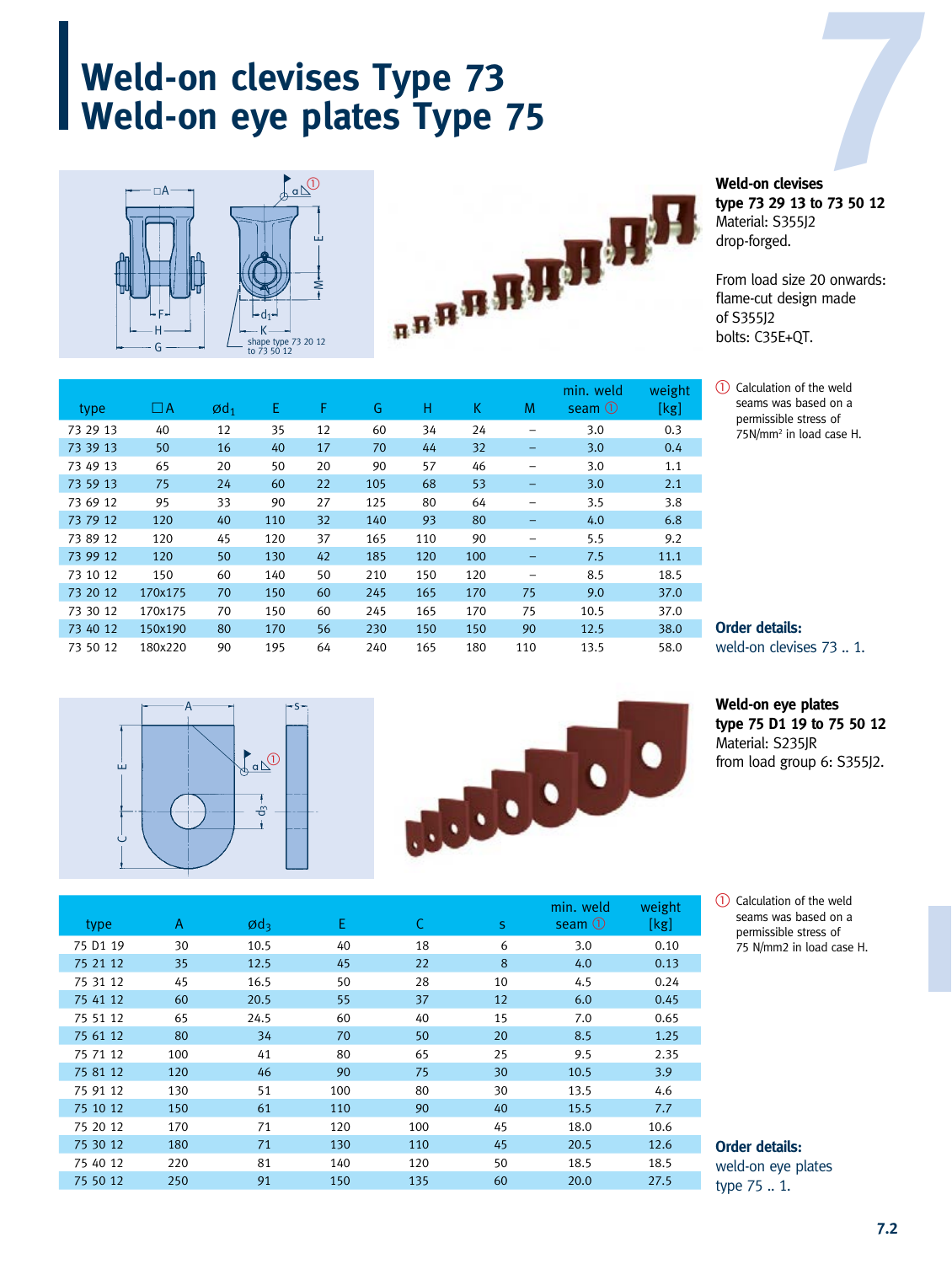### **Weld-on plates with spherical washers Type 74**

**Weld-on plates with spherical washers type 74 D1 19 to 74 50 13**  Material spherical washers: case-hardened steel. From load group 5: C15 weld-on plate: S235JR. For  $s \ge 20$ : S355J2.







|          | for             |          |     |     |                 |    |        |    |              |    | weight |
|----------|-----------------|----------|-----|-----|-----------------|----|--------|----|--------------|----|--------|
| type     | thread          | $\Box$ A | øΒ  | øD  | Ød <sub>4</sub> | E  | max. F | G  | $\mathsf{R}$ | S  | [kg]   |
| 74 D1 19 | M10             | 60       | 21  | 15  | 10.5            | 12 | 35     | 10 | 15           | 10 | 0.3    |
| 74 21 13 | M12             | 70       | 24  | 18  | 13              | 17 | 40     | 11 | 17           | 15 | 0.6    |
| 74 31 13 | M16             | 70       | 30  | 25  | 17              | 17 | 45     | 15 | 22           | 15 | 0.6    |
| 74 32 13 | M16             | 95       | 30  | 25  | 17              | 22 | 45     | 15 | 22           | 20 | 1.4    |
| 74 33 13 | M16             | 130      | 30  | 25  | 17              | 22 | 45     | 15 | 22           | 20 | 2.7    |
| 74 41 13 | M20             | 70       | 36  | 30  | 21              | 18 | 50     | 18 | 27           | 15 | 0.6    |
| 74 42 13 | M20             | 95       | 36  | 30  | 21              | 23 | 50     | 18 | 27           | 20 | 1.4    |
| 74 43 13 | M <sub>20</sub> | 130      | 36  | 30  | 21              | 23 | 50     | 18 | 27           | 20 | 2.7    |
| 74 51 13 | M24             | 95       | 44  | 35  | 25              | 24 | 55     | 21 | 32           | 20 | 1.4    |
| 74 52 13 | M <sub>24</sub> | 130      | 44  | 35  | 25              | 24 | 55     | 21 | 32           | 20 | 2.7    |
| 74 61 13 | M30             | 130      | 56  | 45  | 31              | 35 | 60     | 27 | 41           | 30 | 4.0    |
| 74 62 13 | M30             | 170      | 56  | 45  | 31              | 35 | 60     | 27 | 41           | 30 | 6.8    |
| 74 71 13 | M36             | 130      | 68  | 50  | 37              | 37 | 70     | 32 | 50           | 30 | 4.0    |
| 74 72 13 | M36             | 170      | 68  | 50  | 37              | 37 | 70     | 32 | 50           | 30 | 6.8    |
| 74 81 13 | M42             | 130      | 78  | 59  | 43              | 39 | 90     | 37 | 58           | 30 | 4.0    |
| 74 82 13 | M42             | 170      | 78  | 59  | 43              | 39 | 90     | 37 | 58           | 30 | 6.8    |
| 74 91 13 | M48             | 130      | 92  | 66  | 50              | 46 | 120    | 41 | 67           | 35 | 4.5    |
| 74 92 13 | M48             | 170      | 92  | 66  | 50              | 41 | 120    | 41 | 67           | 30 | 6.8    |
| 74 10 13 | M56x4           | 225      | 103 | 76  | 58              | 47 | 140    | 50 | 79           | 35 | 13.9   |
| 74 20 13 | M64x4           | 250      | 120 | 89  | 66              | 54 | 150    | 59 | 93           | 40 | 19.6   |
| 74 30 13 | M68x4           | 250      | 128 | 95  | 70              | 61 | 160    | 64 | 100          | 45 | 22.0   |
| 74 40 13 | M72x4           | 300      | 136 | 98  | 75              | 61 | 160    | 70 | 107          | 45 | 31.8   |
| 74 50 13 | M80x4           | 350      | 152 | 110 | 83              | 64 | 180    | 78 | 120          | 45 | 43.3   |

#### **Order details:**

weld-on plate with spherical washer type 74 .. 1.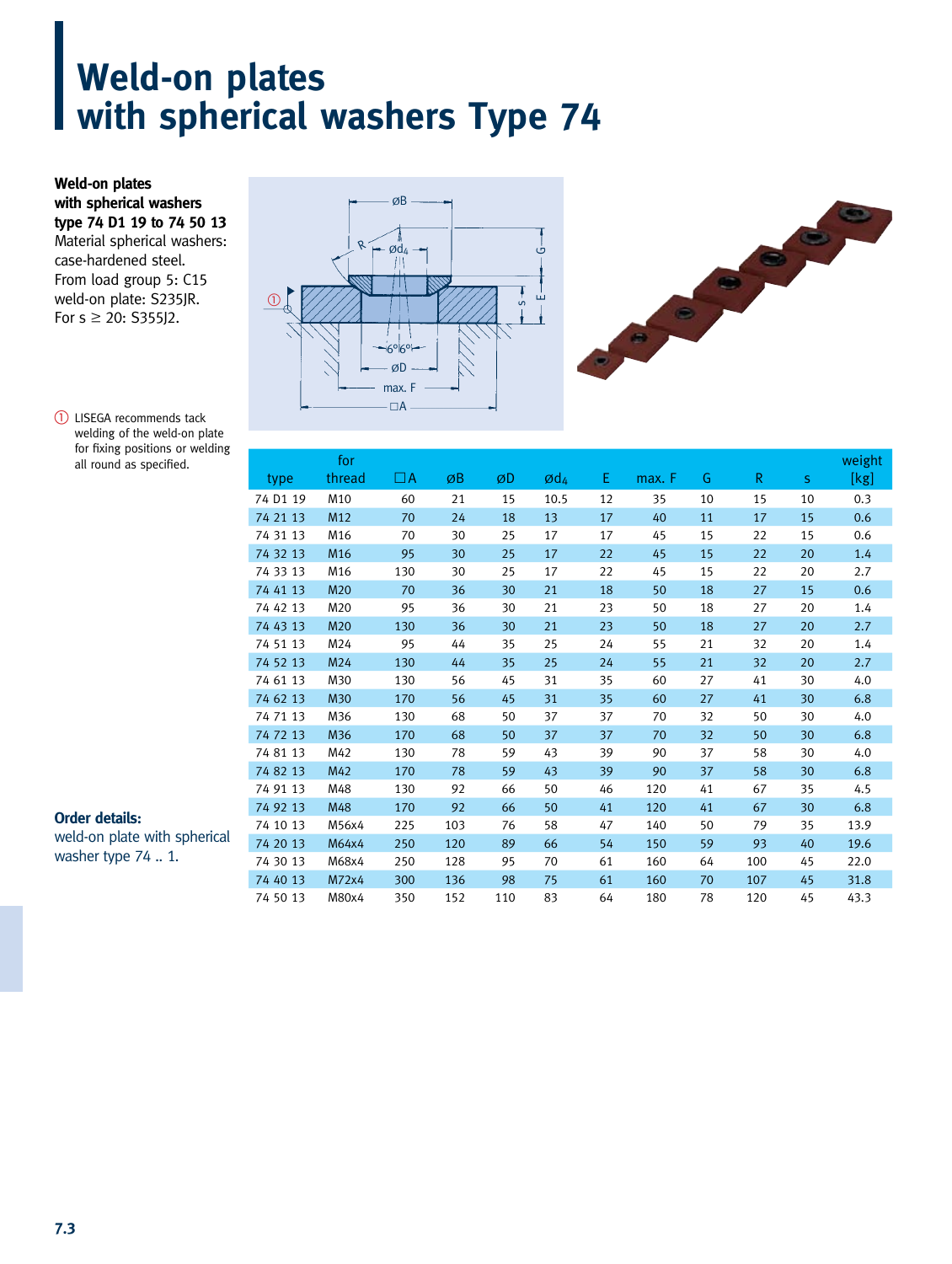### **Beam clamps Type 78 Trapezes Type 79**



type  $d_3$  A



tmax

weight  $[kg]$ 

| <b>Beam clamps</b>        |  |
|---------------------------|--|
| type 78 21 11 to 78 71 11 |  |



- $\circled{1}$  Load sizes 8 + 9 can also be connected. The permissible load amounts to 100kN in load case H.
- Larger 't' dimension possible on request –  $E_0$  increases correspondingly. When ordering please state beam width 'b' and flange thickness 't'.

**Order details:**  beam clamp type 78 .1 11 beam width  $b = ...mm$ flange thickness  $t = ...mm$ 

**Trapezes for the use of lower loads at temperatures 80°C type 79 C2 37 to 79 42 37** 

 $\overline{1}$  The permissible center load is to be taken from the respective trapeze load group (3rd digit in the type designation).

**Order details:**  trapeze type  $79.2$  37,  $L = ...mm$ 



E<sub>0</sub> up to beam width  $b=$ <br>100 125 140 180 2 46 82 100 125 140 180 220 260 300 s

π

78 21 11 17 80 55 55 65 65 65 75 85 – – 8 15 0.8 – 1.6 78 31 11 21 80 – 70 70 70 70 80 90 100 110 10 20 2.0 – 3.6 78 41 11 25 125 – – – 85 90 90 100 105 115 15 25 6.7 – 8.9 78 51 11 34 125 – – – 95 95 105 115 130 140 15 25 6.8 – 9.5 78 61 11 41 180 – – – – – 100 100 110 110 20 30 17.7 – 19.8 78 71 11 51 180 – – – – – 115 115 125 130 20 30 18.2 – 20.8

 $CTT$ 

Œ

7772

|                      |                  |    |     |    |                            |                   | weight $[kg]$ for $L =$ |
|----------------------|------------------|----|-----|----|----------------------------|-------------------|-------------------------|
| type                 | $L_{\text{max}}$ | E. | a   | b  | $\emptyset$ d <sub>4</sub> | 500 <sub>mm</sub> | $\pm$ per 100mm         |
| 79 C <sub>2</sub> 37 | 1000             | 25 | 40  | 22 | 11                         | 1.7               | 0.3                     |
| 79 D <sub>2</sub> 37 | 1000             | 25 | 60  | 25 | 11                         | 2.6               | 0.46                    |
| 79 12 37             | 600              | 25 | 60  | 25 | 11                         | 2.6               | 0.46                    |
| 79 12 37             | 1000             | 25 | 70  | 28 | 11                         | 3.8               | 0.64                    |
| 79 22 37             | 600              | 30 | 70  | 28 | 14                         | 3.8               | 0.64                    |
| 79 22 37             | 1100             | 30 | 80  | 32 | 14                         | 6.0               | 1.0                     |
| 79 32 37             | 600              | 30 | 80  | 32 | 14                         | 6.0               | 1.0                     |
| 79 32 37             | 1200             | 30 | 100 | 35 | 14                         | 9.6               | 1.5                     |
| 79 42 37             | 600              | 40 | 100 | 38 | 18                         | 9.6               | 1.5                     |
| 79 42 37             | 1200             | 40 | 130 | 42 | 18                         | 15.6              | 2.4                     |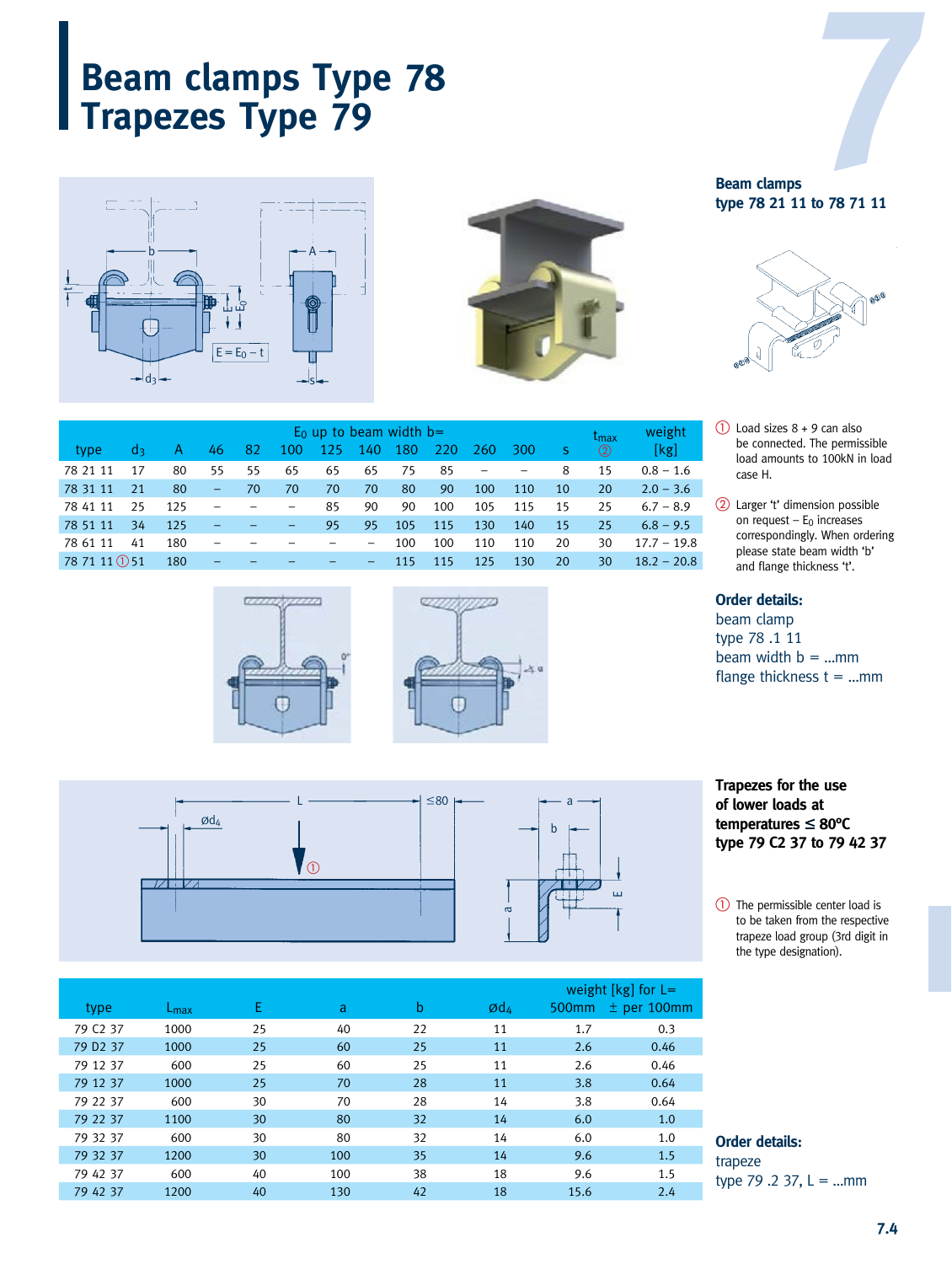

#### **Trapezes**

**type 79 22 34 to 79 20 34** 





- The permissible center load is to be taken from the respective trapeze load group (3rd digit or 3rd and 4th digits in the type designation).
- $(2)$  The L<sub>max</sub> dimensions can be lengthened up to 2400mm on load reduction of 5% per 100mm extension.
- 3 Connection possible for the specified load groups.

#### **Order details:**

trapeze type  $79.34, L = ...mm$ 

#### **Trapeze type 79 23 39 to 79 93 39**

- $\overline{1}$  The permissible load for the middle connection is to be taken from the respective trapeze load group (3rd digit in the type designation).
- Lmax can be lengthened to 2400mm for type 79 23 39 to 79 73 39 on reduction of the permissible load by 5% for every 100mm.
- 3 Connection possible for the specified load groups.

#### **Order details:**

trapeze type  $79.339$ , L = ...mm

| type     | $load$ $@$<br>group | $d_3$<br>≥ | S<br>$\leq$ | $L_{\text{max}}$ $\odot$ | E.       | U          | B          | 1000mm $\pm$ per 100mm | weight [ $kg$ ] for $L =$ |
|----------|---------------------|------------|-------------|--------------------------|----------|------------|------------|------------------------|---------------------------|
| 79 22 34 | $D - 4$             | 21         | 10          | 1700                     | 20       | 80         | 140        | 19                     | 1.7                       |
| 79 32 34 | $D - 4$             | 21         | 10          | 1700                     | 20       | 80         | 140        | 19                     | 1.7                       |
| 79 42 34 | $3 - 4$             | 21         | 12          | 900<br>1800              | 20<br>40 | 80<br>120  | 140<br>190 | 19<br>31               | 1.7<br>2.7                |
| 79 52 34 | $4 - 5$             | 25         | 18          | 1400<br>1800             | 40<br>40 | 120<br>140 | 190<br>200 | 31<br>38               | 2.7<br>3.2                |
| 79 62 34 | $5 - 6$             | 34         | 20          | 1250<br>1800             | 40<br>55 | 140<br>180 | 200<br>230 | 38<br>54               | 3.2<br>4.4                |
| 79 72 34 | $6 - 7$             | 41         | 25          | 1400<br>1800             | 60<br>65 | 180<br>200 | 230<br>250 | 54<br>65               | 4.4<br>5.1                |
| 79 82 34 | $6 - 8$             | 46         | 25          | 1250<br>2400             | 70<br>80 | 200<br>260 | 250<br>310 | 65<br>102              | 5.1<br>7.6                |
| 79 92 34 | $7 - 9$             | 51         | 30          | 1800<br>2400             | 85<br>90 | 260<br>300 | 310<br>350 | 102<br>129             | 7.6<br>9.2                |
| 79 10 34 | $8 - 10$            | 61         | 30          | 2000                     | 95       | 300        | 350        | 129                    | 9.2                       |
| 79 20 34 | $9 - 10$            | 61         | 30          | 1800                     | 95       | 300        | 350        | 129                    | 9.2                       |





| type     | load 3<br>group | $d_3$ | $L_{\rm max}$ $\circledcirc$ | Е   | U   | B   |     | S  | weight $[kg]$ for $L =$<br>1000mm $\pm$ per 100mm |     |
|----------|-----------------|-------|------------------------------|-----|-----|-----|-----|----|---------------------------------------------------|-----|
|          |                 |       |                              |     |     |     |     |    |                                                   |     |
| 79 23 39 | $D - 4$         | 21    | 1700                         | 40  | 80  | 140 | 40  | 10 | 19                                                | 1.7 |
| 79 33 39 | $D - 4$         | 21    | 1700                         | 40  | 80  | 140 | 40  | 10 | 19                                                | 1.7 |
| 79 43 39 | $3 - 5$         | 25    | 1800                         | 40  | 120 | 190 | 50  | 12 | 32                                                | 2.7 |
| 79 53 39 | $4 - 6$         | 34    | 1800                         | 60  | 140 | 200 | 60  | 18 | 40                                                | 3.2 |
| 79 63 39 | $5 - 7$         | 41    | 1800                         | 65  | 180 | 230 | 70  | 20 | 56                                                | 4.4 |
| 79 73 39 | $6 - 8$         | 46    | 1800                         | 65  | 200 | 250 | 80  | 25 | 68                                                | 5.1 |
| 79 83 39 | $6 - 9$         | 51    | 2400                         | 95  | 260 | 310 | 90  | 25 | 108                                               | 7.6 |
| 79 93 39 | $7 - 10$        | 61    | 2400                         | 120 | 300 | 350 | 100 | 30 | 138                                               | 9.2 |

On request types 79 10 39 and 79 20 39 can be dilivered.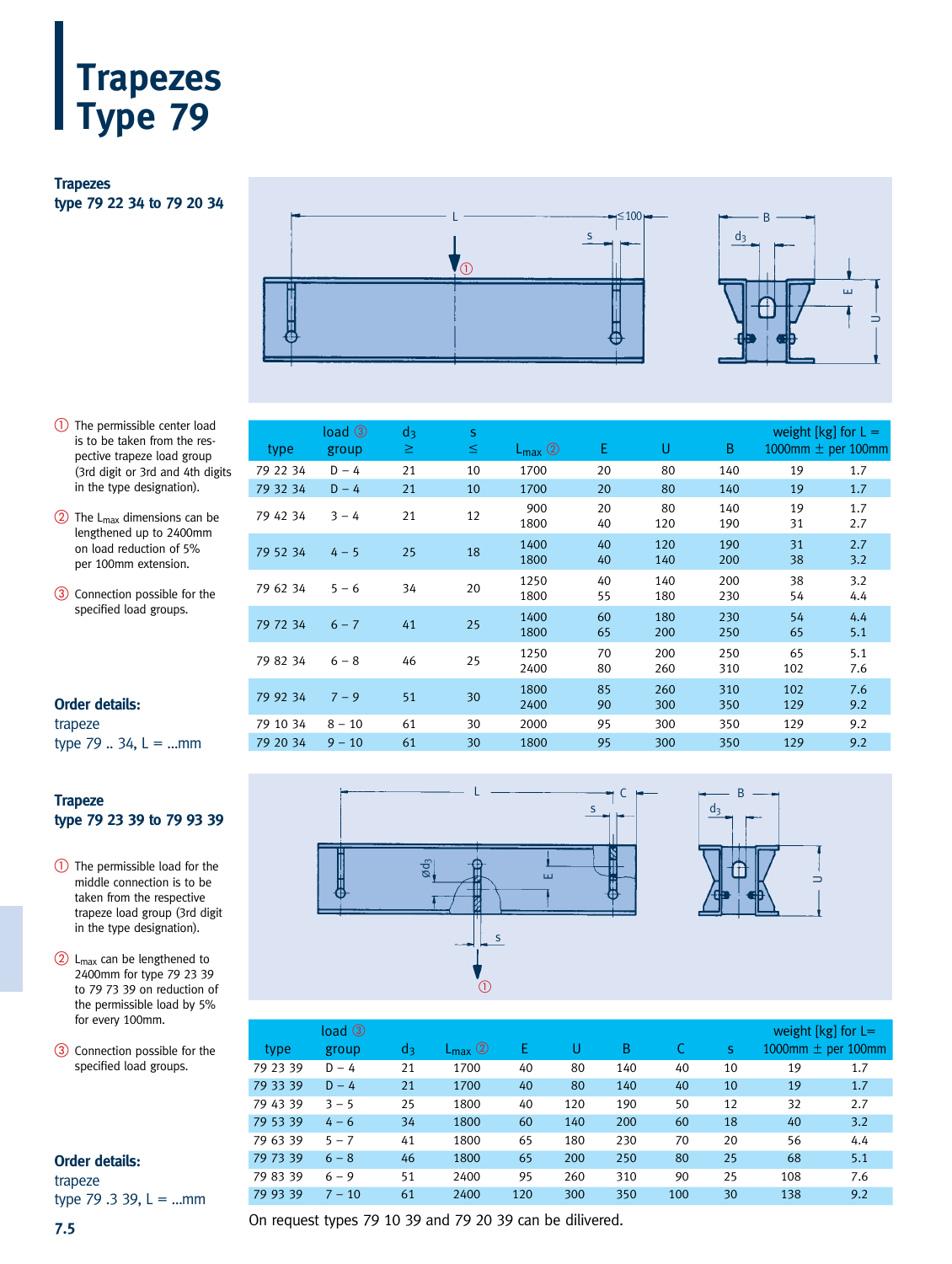### **Beam adapters Type 76**

**On alterations or extensions of the pipe systems or steelwork in existing plants, clamp connections are frequently preferred to welded connections. Clamp connections are strictly specified in cases where welding connections are excluded for safety reasons.** 

**The safety of the clamping effect of such connections depends essentially on the nature of the existing contact surfaces and the prestressing forces applied. The design of the clamping components used is therefore decisive for a reliable connection.** 

For the creation of safe and reliable clamp connections LISEGA offers the beam adapter system type 76. These components enable the connection of very different components to existing steelwork without welding or drilling.

Assembly is simple and timesaving. On tightening, LISEGA beam adapters adjust independently to the existing beam thickness.



If the specified tightening torques are observed, lasting security of the connections is guaranteed. Any corrosion protection already present, such as hot-dip galvanization or paint coatings, incurs no damage.

The special support segments are the main feature of the LISEGA beam adapters. Due to their shape they automatically adapt to any position and to existing profile angles.



**7**

**Beam adapters type 76 D2 11 to 76 42 11** Material: cast iron hot dip galvanized.







 The loads specified correspond to this in load case H. 'Max. permissible loads' p. 0.6. For further load cases see table.

 $(2)$  Friction value  $\mu = 0.14$ .

|                       | weight | (clamp thickness) |     |                  |           |                 |    |    |                | on bolting 8.8<br>support force tight, torque |                      |
|-----------------------|--------|-------------------|-----|------------------|-----------|-----------------|----|----|----------------|-----------------------------------------------|----------------------|
| <b>Order details:</b> | [kg]   | max               | min | $H_{\text{max}}$ | $H_{min}$ | Ød <sub>2</sub> | B  | А  | [Nm] max $(2)$ | [kN] ①                                        | type                 |
| beam adapter          | 0.1    | 15                |     | 37               | 31        | M <sub>10</sub> | 24 | 48 | 35             | 2.5                                           | 76 D <sub>2</sub> 11 |
| type 76  11           | 0.2    | 17                | 4   | 45               | 37        | M12             | 30 | 57 | 70             | 6.0                                           | 76 22 11             |
| bolts for bean        | 0.3    | 20                | 6   | 54               | 44        | M <sub>16</sub> | 37 | 70 | 150            | 8.5                                           | 76 32 11             |
| see p. 7.7.           | 0.6    | 25                | 6   | 65               | 55        | M <sub>20</sub> | 46 | 83 | 300            | 15.0                                          | 76 42 11             |

#### beam adapter (without bolt)

type 76 .. 11 bolts for beam adapters, see p. 7.7.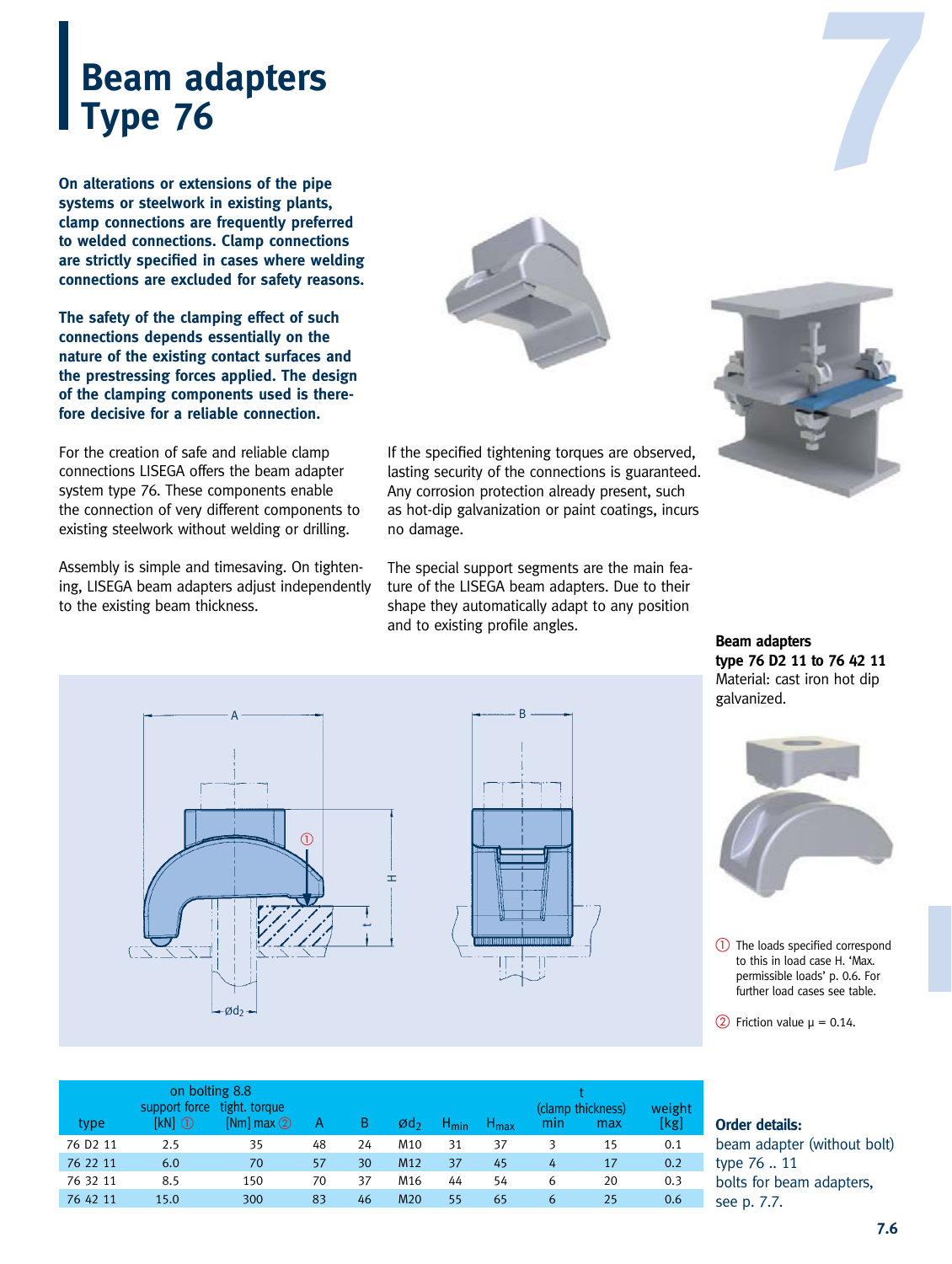

The hardened support segments have a circular groove profile that is pressed into the contact surface on tightening. This way, **a form-fit contact is produced which ensures that no shifting in any direction takes place.** 

#### **Example of connections with beam adapters**

#### **Cross-connection**





*Typical utilization of beam clamps at different material thicknesses*



**Order details:**  bolt for beam adapter type 76 .2 11- …



*Example of use: Attachment of clamp base to steel beam*

#### **Bolts for beam adapters**

| bolt type                      | dimensions            | weight [kg] |
|--------------------------------|-----------------------|-------------|
| 76 D <sub>2</sub> 11 - 065     | M <sub>10</sub> x 65  | 0.06        |
| $76$ D <sub>2</sub> $11 - 080$ | M <sub>10</sub> x 80  | 0.07        |
| 76 D2 11 – 100                 | M <sub>10</sub> x 100 | 0.08        |
| $762211 - 070$                 | M <sub>12</sub> x 70  | 0.09        |
| 76 22 11 - 090                 | M <sub>12</sub> x 90  | 0.10        |
| 76 22 11 - 120                 | M <sub>12</sub> x 120 | 0.12        |
| 76 32 11 - 090                 | M <sub>16</sub> x 90  | 0.19        |
| $76$ 32 11 - 120               | M <sub>16</sub> x 120 | 0.23        |
| 76 32 11 - 150                 | M <sub>16</sub> x 150 | 0.27        |
| 76 42 11 - 120                 | M <sub>20</sub> x 120 | 0.39        |
| 76 42 11 - 150                 | M <sub>20</sub> x 150 | 0.45        |
| 76 42 11 - 180                 | M <sub>20</sub> x 180 | 0.51        |

Hexagon bolts DIN EN ISO 4017, thread to head, grade 8.8, hot dip galvanized, including a hexagon nut DIN EN ISO 4032, grade 8, hot dip galvanized.



The safe connection of beam profiles to each other is produced very easily with an inlay plate and 8 LISEGA beam adapters. The load-bearing capacity of a cross-connection can be found in the table below.

#### **Load-bearing capacity of cross-connections with LISEGA beam adapters**

| type                 | load capacity [kN]<br>for $4$ bolts $(8.8)$ | thickness of<br>inlay plate |
|----------------------|---------------------------------------------|-----------------------------|
| 76 D <sub>2</sub> 11 | 10                                          | 10                          |
| 76 22 11             | 24                                          | 12                          |
| 76 32 11             | 34                                          | 15                          |
| 76 42 11             | ና0                                          | 18                          |

#### **Profile connection**



The connection of profiles to each other can be made either directly or by using an inlay plate.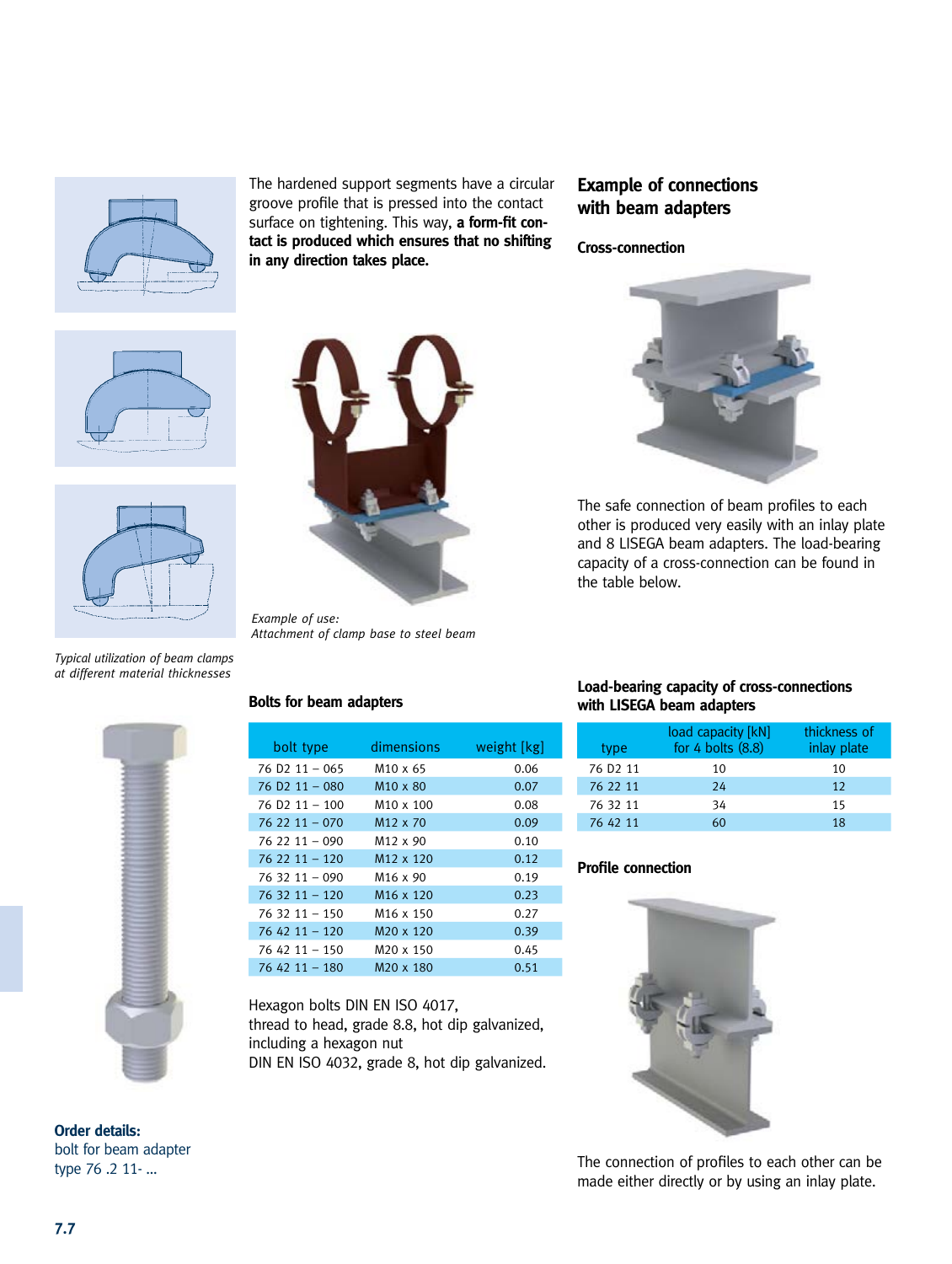### **Guides with beam adapters Type 76 for clamp bases Type 49 Cantilevers with beam adapters Type 76 .. 16**





**1999**<br>Am adapters<br>S **Guide with beam adapters for clamp bases type 76 00 11 to 76 00 14**  Material: guide S235JR.

|          | type (1) with      | tightening  |      | $-1, (1)$ |                |                |                  |    |               |             | total weight [kg] |
|----------|--------------------|-------------|------|-----------|----------------|----------------|------------------|----|---------------|-------------|-------------------|
| type     | lift-off restraint | torque [Nm] | [kN] | 'kN1      | a <sub>1</sub> | a <sub>2</sub> | $b_{\text{min}}$ | C. | $t_{\rm max}$ | for $b=100$ | $+$ per 100 $mm$  |
| 76 00 11 | 76 00 21           | 35          | 1.0  | 3.5       | 30             | 50             | 42               | 40 | 15            | 1.7         | 0.60              |
| 76 00 12 | 76 00 22           | 70          | 1.7  | 4.5       | 30             | 60             | 50               | 45 | 17            | 2.8         | 0.95              |
| 76 00 13 | 76 00 23           | 150         | 2.8  | 6.5       | 40             | 80             | 64               | 55 | 20            | 4.9         | 1.40              |
| 76 00 14 | 76 00 24           | 300         | 4.7  | 6.5       | 40             | 80             | 73               | 65 | 25            | 7.2         | 1.40              |

 If required, the guides can be supplied with an additional lift-off restraint (width 80mm). (When ordering also specify clamp base type.) Fz: the permissible short-duration lift-off load is limited in every case by the permissible lift-off load of the clamp base. See p. 4.68 for this.

#### **Order details:**

lateral guide type 76 00 1.;  $b = ...mm$ 

#### **Order details:**

lateral guide with lift-off restraint type  $76002 - 49...$ (clamp base type),  $b = ...mm$ 







#### **Cantilever with beam adapters type 76 C1 16 to 76 21 16**  Material: cantilever S235JR.

 $L_{\text{min}} = 0 \text{ mm}$   $L_{\text{max}} = \frac{b}{2} + c$ 

|          | <b>tightening</b> |              |                  |                  |    |       |    | weight [kg]      |                  |                  |  |  |
|----------|-------------------|--------------|------------------|------------------|----|-------|----|------------------|------------------|------------------|--|--|
| tvpe     | torque [Nm]       | $a \times s$ | $b_{\text{min}}$ | $b_{\text{max}}$ | c. | $d_A$ | Е  | $t_{\text{max}}$ | for $b=100$ L=50 | $+$ per 100 $mm$ |  |  |
| 76 C1 16 | 35                | 40x6         | 42               | 300              | 40 | 11    | 25 | 15               | 0.9              | 0.35             |  |  |
| 76 D1 16 | 70                | 60x6         | 50               | 300              | 45 | 11    | 45 | 17               | 1.5              | 0.55             |  |  |
| 76 11 16 | 150               | 70x7         | 55               | 300              | 55 | 14    | 48 | 20               | 2.5              | 0.75             |  |  |
| 76 21 16 | 300               | 80x8         | 64               | 300              | 65 | 17    | 55 | 25               | 3.9              | 1.00             |  |  |

 $\overline{1}$  Friction value  $\mu = 0.14$ 

**Order details:**  cantilever with beam adapters type 76 .1 16  $b = ...mm$ ,  $L = ...mm$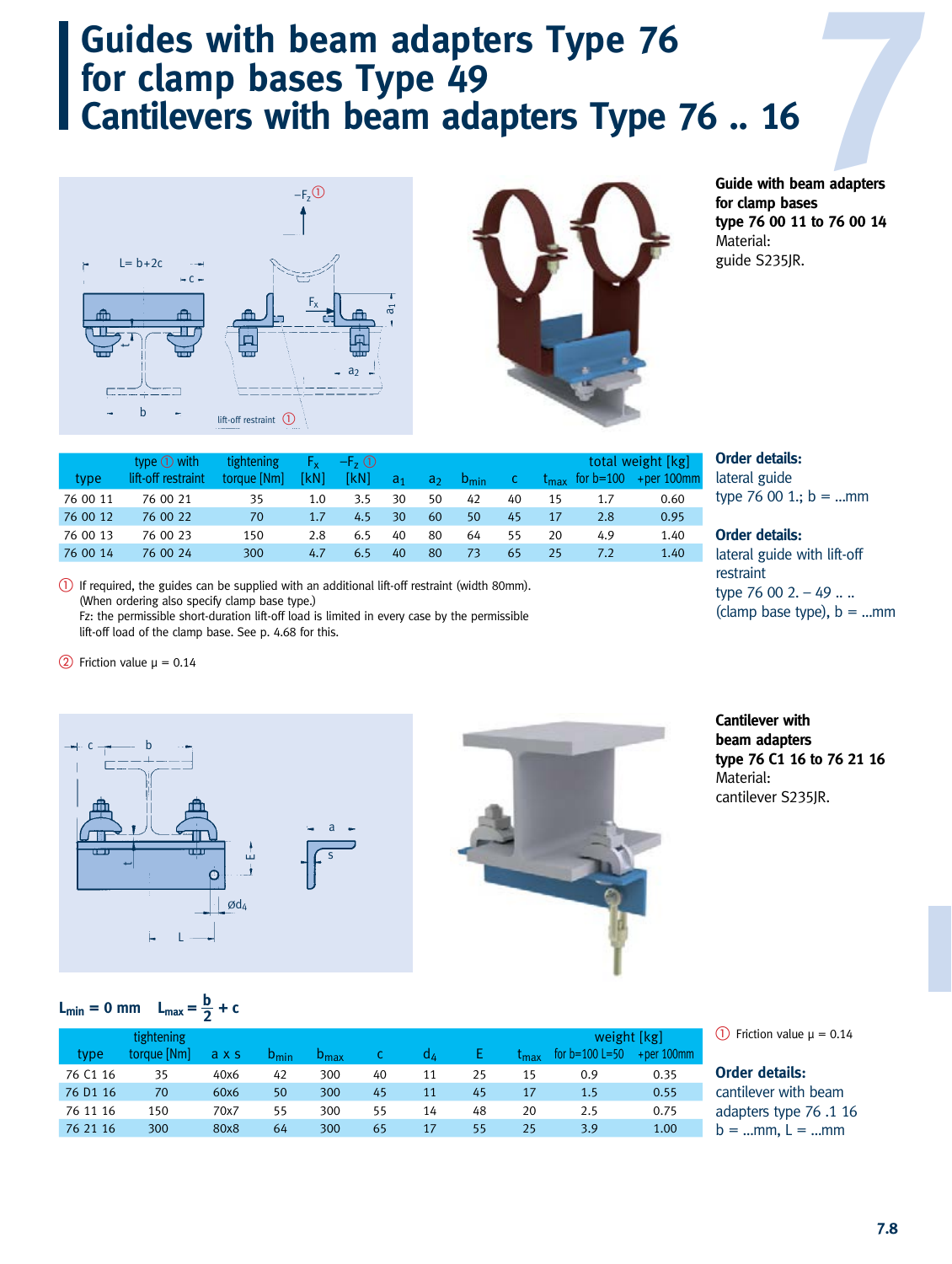### **Cantilevers with beam adapters Type 76 .. 17**

**Cantilevers with beam adapters types 76 C1 17 to 76 21 17**  Material: cantilever S235JR.



 $\textcircled{1}$  Friction value  $\mu = 0.14$ 

#### **Order details:**

cantilever with beam adapters type 76 .1 17  $b = ...mm, L = ...mm$ 

| type     | max. tight-<br>ening torque<br>[Nm] a x s b <sub>min</sub> c $\varnothing$ d <sub>3</sub> e E t <sub>max</sub> 82 100 125 140 180 220 260 300 +per L=100 100mm |      |      |    |       |      |    |                                                |  |  |  |                                 | weight [kg]<br>$L_{\text{max}}$ up to beam width b= $\vert$ for b = 100 |      |
|----------|----------------------------------------------------------------------------------------------------------------------------------------------------------------|------|------|----|-------|------|----|------------------------------------------------|--|--|--|---------------------------------|-------------------------------------------------------------------------|------|
| 76 C1 17 | 35                                                                                                                                                             | 40x6 | 46   | 40 | 11    | 22   | 20 | 15 120 230 270 310 320 340 360 380             |  |  |  |                                 | 1.0                                                                     | 0.35 |
| 76 D1 17 | 70                                                                                                                                                             | 60x6 | - 55 |    |       |      |    | 45 11 25 20 17 105 170 200 250 280 340 360 380 |  |  |  |                                 | 1.8                                                                     | 0.55 |
| 76 11 17 | 150                                                                                                                                                            | 70x7 | 64   |    | 55 14 | - 28 | 25 | 20                                             |  |  |  | 110 140 170 200 230 290 350 380 | 2.8                                                                     | 0.75 |
| 76 21 17 | 300                                                                                                                                                            | 80x8 | -73  |    |       |      |    | 65 14 30 25 25 145 160 190 235 265 290 310 330 |  |  |  |                                 | 4.4                                                                     | 1.00 |



*Example of use: roller bearing fitted at works with lateral support plates* 



*clamp base on trapeze*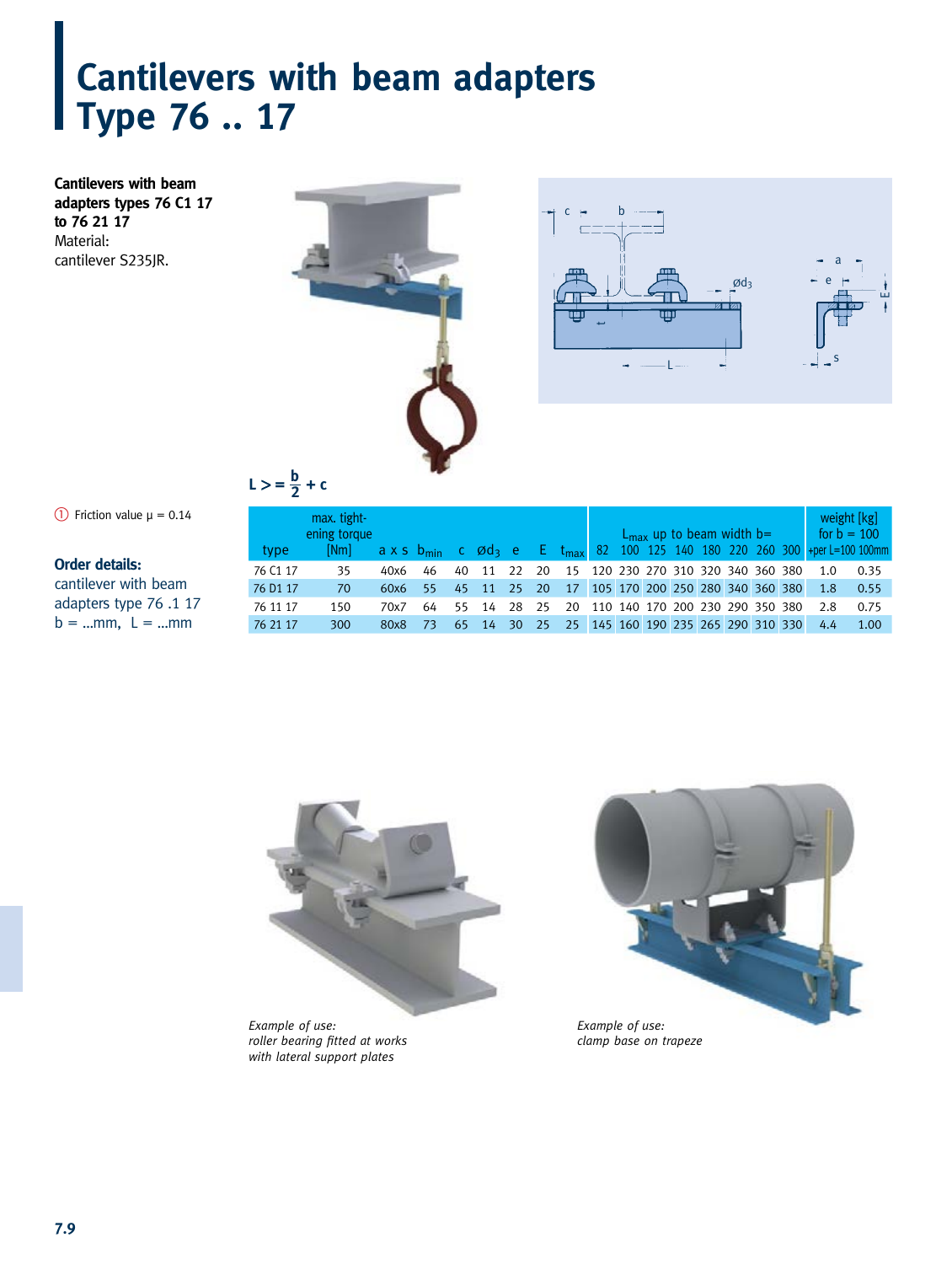## **Slide plates Type 70**

#### **Application and field of use**

The pipe systems resting on pipe bearings are subject to displacement as a result of thermal expansion. This displacement must be permitted to prevent unacceptable stresses that could damage the piping system. Furthermore, the slight friction caused by these movements is reduced by inserting slide plates between the clamp base and supporting framework.

During the planning phase the reduction of friction forces is extremely important. Since friction forces can represent considerable additional forces to the operational loads, they are usually distributed into the supporting framework (building structure or secondary steelwork) by the use of low friction materials/surfaces.

By lowering friction forces the dimensioning of building structures and secondary steelwork can be, under the aspect of cost saving, reduced. Also the reaction forces in the pipe statics.

Slide plates are commonly used in all pipe systems in industrial processes / chemical plants, in the power station field, in liquefied gas transport or in district heating pipe systems.

Through the use of slide plates friction forces can be reduced about 60%. Instead of steel / steel sliding contact with a friction coefficient of  $\mu \approx 0.3$ , through the use of slide plates and a stainless steel plate as a counterface on the clamp base side the friction coefficient can be reduced to as little as  $\mu \approx 0.1$  (dry).

LISEGA slide plates consist of different low-friction materials for different temperature ranges. For use at a constant temperature up to 180°C (at the bottom of the clamp base) the standard PTFE slide plate is recommended. For temperatures above 180°C to a maximum of 350°C a special high-temperature material is used.

#### **Advantages of the low-friction materials**

- **high mechanical wear resistance**
- **temperature resistance up to 350°C**
- **suitable for use in aggressive environmental conditions due to their high chemical resistance**
- **self-lubricating**
- **permanent freedom from maintenance**
- **long lifespan**
- **excellent load-bearing capacity**







*Weld-on slide plates* 



*plates*



*Type 29 with load plate and PTFE slide plates*



*Typical use of slide plates under clamp bases*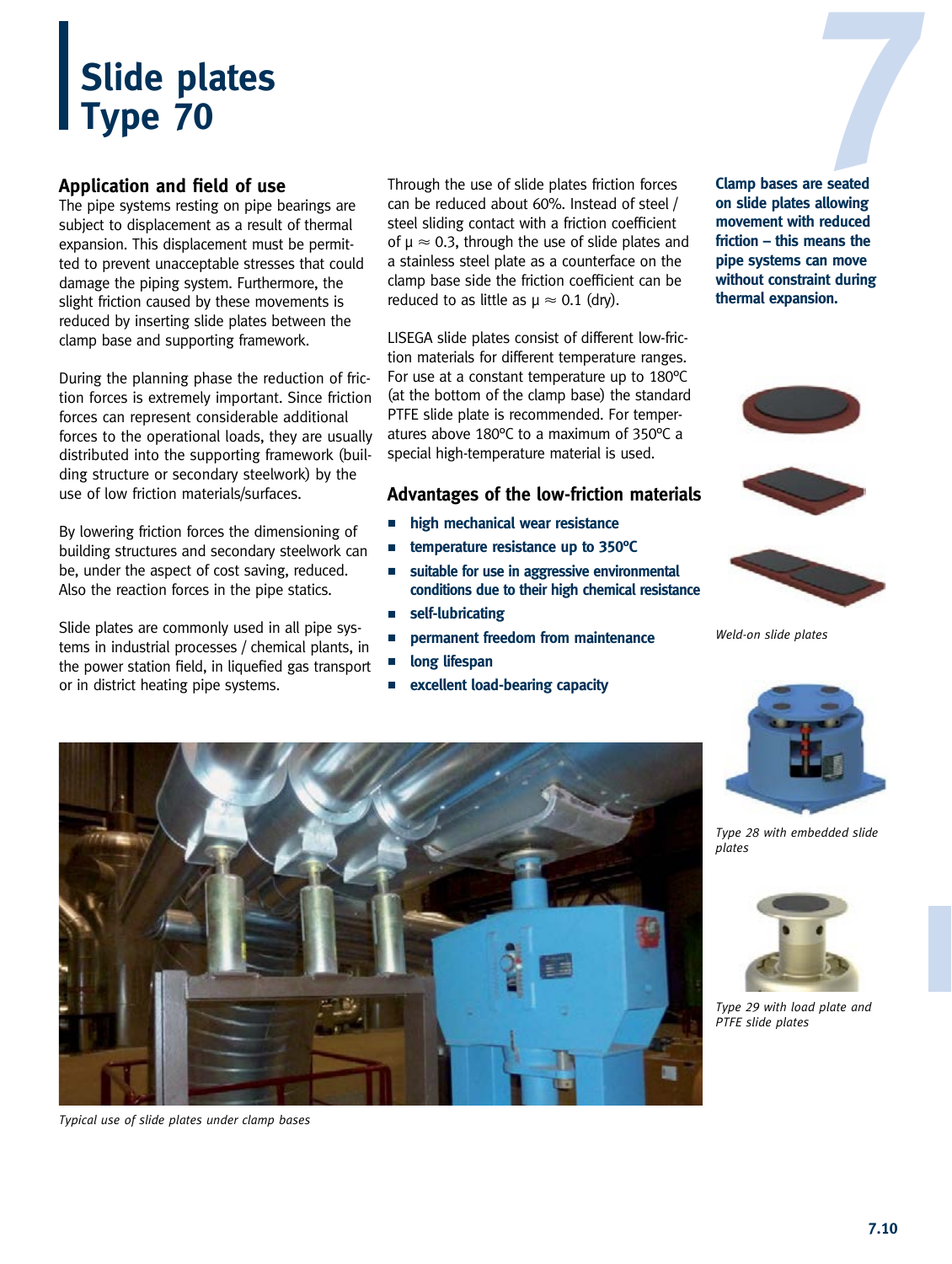

Other fields of application for LISEGA slide plates are uses where heavy loads must be moved horizontally. By using slide plates the force required for movement can be reduced by as much as 60%. The use of slide plates has a favorable effect on the whole pipe system layout.

#### **Build of the slide plates**

LISEGA slide plates for the temperature range up to 180°C are made of the low-friction material PTFE. For temperatures from 180°C up to 350°C a special high-temperature material is used that not only increases heat resistance but also optimizes the mechanical properties.

The LISEGA slide plate consists basically of a supporting plate of carbon steel with a weldable primer coating in which the low-friction material is embedded.

Optionally the supporting plate can be supplied hot dip galvanized.

The counterface is a stainless steel plate. Optionally **the stainless steel plate, that must be ordered separately,** can be welded to carbon steel support plate or it is attached to the bottom of the clamp base in the factory and can be used immediatly.

### **Use of slide plates for pipe guides type 49 .. .. -G..**

Specially developed for vertical installation, such as for example for type 49 .. .. -G.. pipe guides, the slide plate is bolted to the support plate.



*slide bearing / guide through clamp base type 49 .. .. G3-SP with slide plates*



*X-Z-stop with guide in Y direction through clamp base Type 49 .. .. G4-SP with slide plates*

| slide plates                              | max. operating temp. | $150^{\circ}$ C | $180^{\circ}$ C        | 280°C 300°C | $350^{\circ}$ C |  |
|-------------------------------------------|----------------------|-----------------|------------------------|-------------|-----------------|--|
|                                           |                      |                 |                        |             |                 |  |
| standard PTFE<br>low-friction material    |                      |                 |                        |             |                 |  |
|                                           | $\mu \leq 0.1$       |                 |                        |             |                 |  |
|                                           |                      |                 |                        |             |                 |  |
|                                           |                      |                 |                        |             |                 |  |
| high temperature<br>low-friction material |                      |                 | $0.1 \le \mu \le 0.18$ |             | $\mu \leq 0.25$ |  |
|                                           |                      |                 |                        |             |                 |  |

#### **Friction values µ in dependence on operating temperature**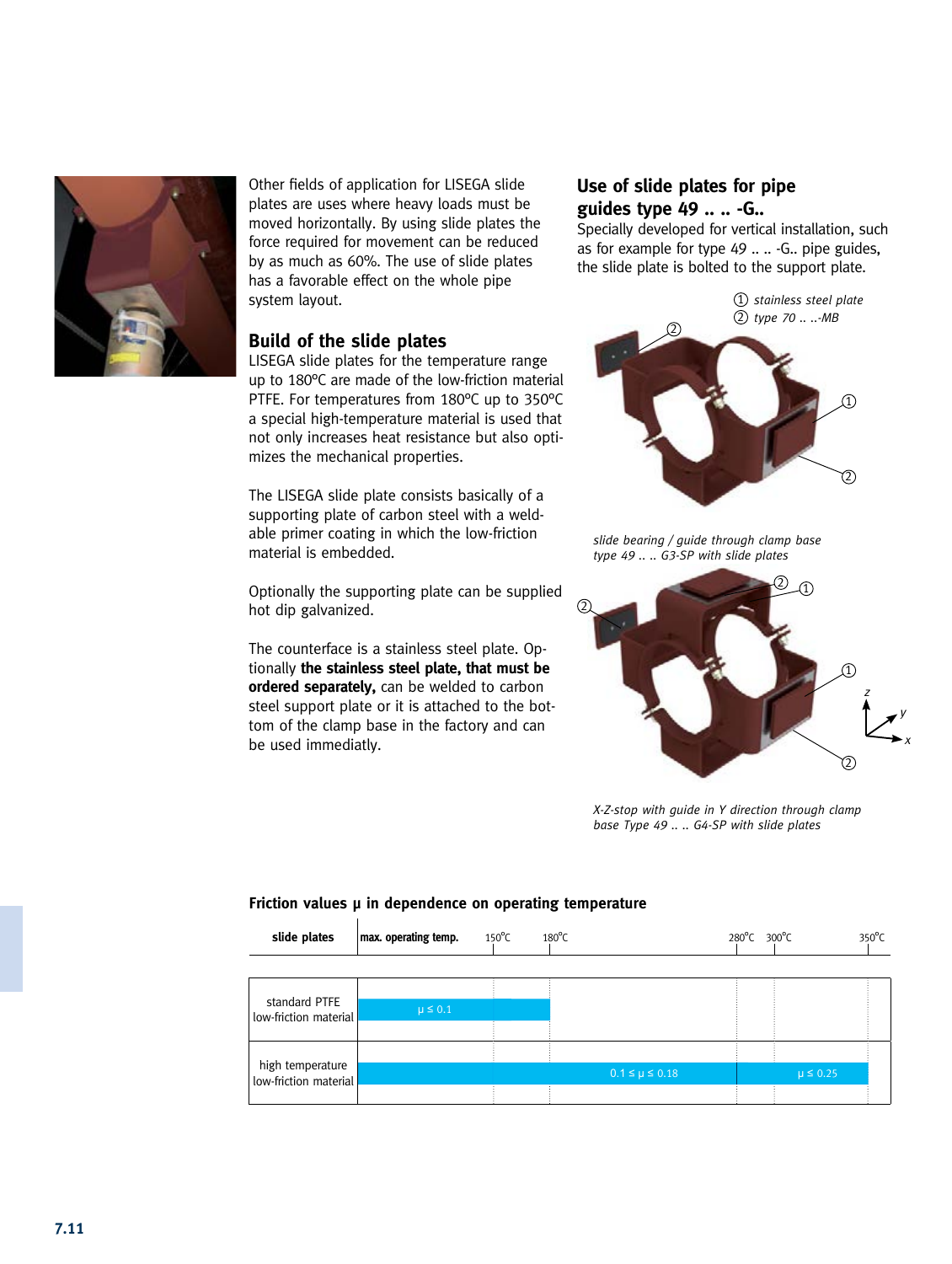#### **Information on construction and assembly of slide plates**

- **Parallel installation of the slide plates and counterfaces is required.**
- $\blacksquare$  In every possible bearing position the **slide plates must be fully covered by the counterfaces.**
- The components are to be fitted so that **any bending of the slide plates or counterfaces is prevented. Installation of slide plates**



*Clamp base type 49 on slide plate with clamp connection to steelwork* 



*Clamp base type 49 and spring support type 28 with slide plates* 



- **Type 70 .. 1. Is tack-welded with single datum points. If all-round welding is required, the temperature of the PTFE material must not hereby exceed 260°C. When welding, the PTFE material or the restraining surfaces of the support plate must be protected from dirt.**
- **It is recommended to install the slide plates only horizontally. For vertical installation type 70 .. ..-MB is to be used. When it has been ensured that the counterface is always in contact with the PTFE, the standard component shape 70 .. .. can also be used.**
- **Type 70 .. 2. And type 70 .. 3. Are bolted to the steelwork with M10 or M12 cylinder bolts. These bolts do not form part of the scope of supply. Special sizes can be supplied on request.**

Special sizes can be supplied on request.

| load%                    |     | travel range 1 |                 |      |                             | travel range 2 |     |      |     | travel range 3 |     |      |
|--------------------------|-----|----------------|-----------------|------|-----------------------------|----------------|-----|------|-----|----------------|-----|------|
| nom. load<br>type        | 40% | 60%            | 80%             | 100% | 40%                         | 60%            | 80% | 100% | 40% | 60%            | 80% | 100% |
| 29 C. 19                 |     |                |                 |      |                             |                |     |      |     |                |     |      |
| 29 D. 19                 |     |                |                 |      |                             |                |     |      |     |                |     |      |
| 29 1.18                  |     |                |                 |      |                             |                |     |      |     |                |     |      |
| 29 2.18                  |     |                |                 |      |                             |                |     |      |     |                |     |      |
| 29 3.18                  |     |                |                 |      |                             |                |     |      |     |                |     |      |
| 29 4.18                  |     |                |                 |      |                             |                |     |      |     |                |     |      |
| 29 5.18                  |     |                |                 |      |                             |                |     |      |     |                |     |      |
| 29 6.18                  |     |                |                 |      |                             |                |     |      |     |                |     |      |
| 29 7.18                  |     |                |                 |      |                             |                |     |      |     |                |     |      |
| 29 8.18                  |     |                |                 |      |                             |                |     |      |     |                |     |      |
| 29 9.18                  |     |                |                 |      |                             |                |     |      |     |                |     |      |
| $\overline{\phantom{a}}$ |     |                | $\cdot$ $\cdot$ |      | $\sim$ $\sim$ $\sim$ $\sim$ |                |     |      |     |                |     |      |

 *Recommended use of PTFE slide plates for spring supports type 29 .. 1.*

**7**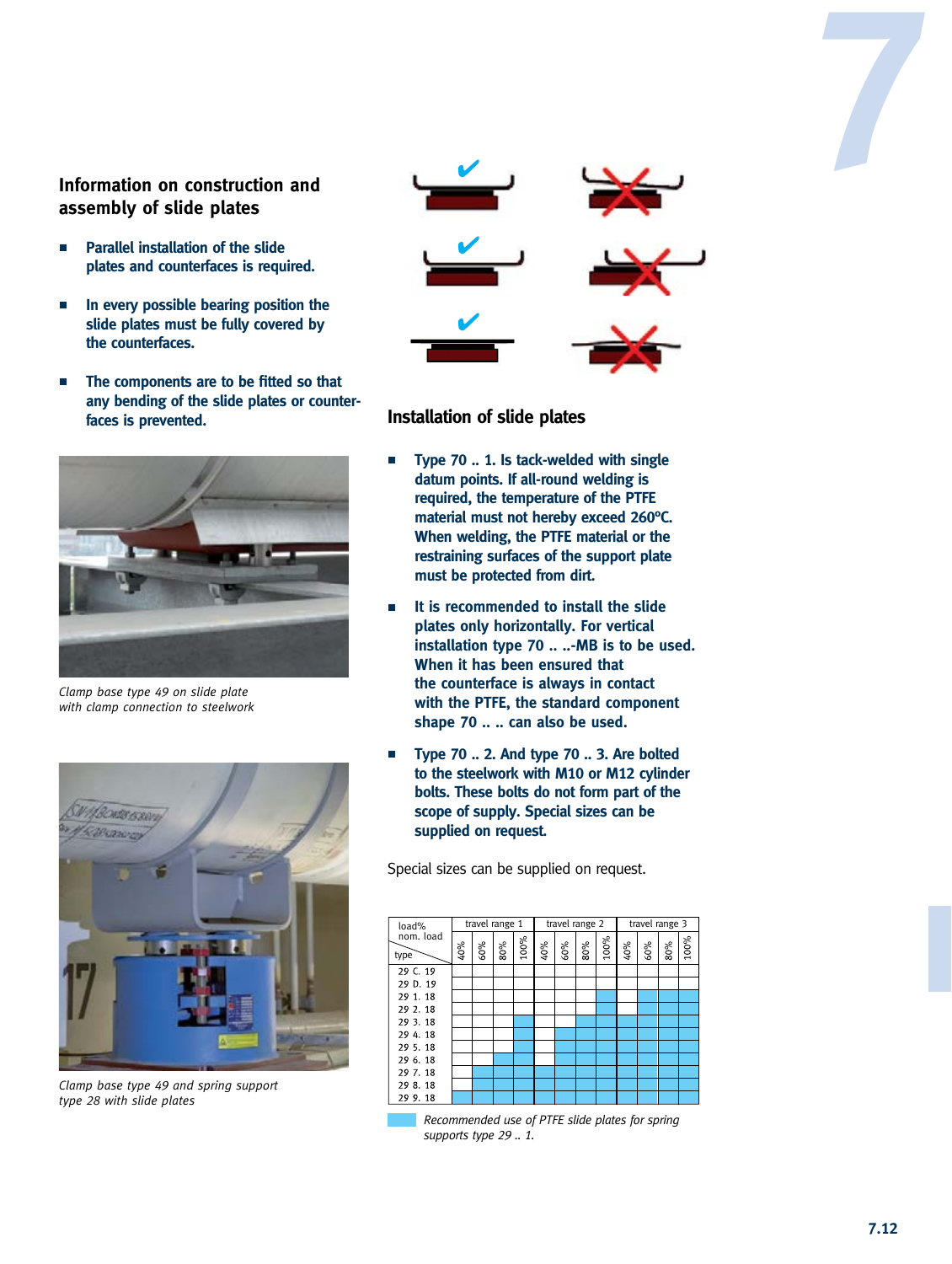### **Slide plates to weld-on Type 70**

H

 $A$   $\longrightarrow$   $\longleftarrow$   $\longrightarrow$   $B$ 

**Slide plates to weld-on (rectangular shape) type 70 11 11 to 70 48 11** 

 The 6th place is to be filled out in dependence of the operating temperature.

2 For friction values of slide plates: see table on p. 7.11.

#### **Order details:**

slide plate to weld-on type 70 .. 1.

#### **Slide plate to weld-on (round shape) type 70 05 1. to 70 20 1.**

- The 6th place is to be filled out in dependence of the operating temperature.
- 2 For friction values of slide plates: see table on p. 7.11.

**Order details:** 

slide plate to weld-on type 70 .. 1.

|          | .1    | max. load [kN] | .4      |     |     |    |                  |                |
|----------|-------|----------------|---------|-----|-----|----|------------------|----------------|
| type ①   | 150°C | 180°C          | 350°C 2 | A   | B   | н  | sliding surface  | weight<br>[kg] |
| 70 11 1. | 13    | 7              | 25      | 50  | 50  | 10 | $\varnothing$ 40 | 0.2            |
| 70 12 1. | 22    | 13             | 40      | 50  | 100 | 10 | 30 x 80          | 0.3            |
| 70 13 1. | 37    | 22             | 70      | 50  | 150 | 10 | 30 x 130         | 0.4            |
| 70 14 1. | 52    | 31             | 100     | 50  | 200 | 10 | 30 x 180         | 0.6            |
| 70 16 1. | 82    | 49             | 160     | 50  | 300 | 10 | 30 x 280         | 0.8            |
| 70 17 1. | 105   | 62             | 205     | 50  | 390 | 10 | 2 x 30 x 180     | 1.0            |
| 70 18 1. | 135   | 80             | 265     | 50  | 490 | 10 | 2 x 30 x 230     | 1.3            |
| 70 22 1. | 59    | 36             | 120     | 100 | 100 | 12 | 80 x 80          | 0.7            |
| 70 23 1. | 98    | 60             | 200     | 100 | 150 | 12 | 80 x 130         | 1.0            |
| 70 24 1. | 138   | 84             | 280     | 100 | 200 | 12 | 80 x 180         | 1.3            |
| 70 26 1. | 219   | 132            | 440     | 100 | 300 | 12 | 80 x 280         | 1.9            |
| 70 27 1. | 280   | 168            | 560     | 100 | 390 | 12 | 2 x 80 x 180     | 2.5            |
| 70 28 1. | 360   | 216            | 720     | 100 | 490 | 12 | 2 x 80 x 230     | 3.1            |
| 70 33 1. | 163   | 99             | 330     | 150 | 150 | 12 | 130 x 130        | 1.4            |
| 70 34 1. | 228   | 138            | 460     | 150 | 200 | 12 | 130 x 180        | 1.9            |
| 70 36 1. | 358   | 216            | 720     | 150 | 300 | 12 | 130 x 280        | 2.7            |
| 70 37 1. | 465   | 276            | 920     | 150 | 390 | 12 | 2 x 130 x 180    | 3.6            |
| 70 38 1. | 595   | 354            | 1180    | 150 | 490 | 12 | 2 x 130 x 230    | 4.4            |
| 70 44 1. | 318   | 192            | 640     | 200 | 200 | 12 | 180 x 180        | 2.4            |
| 70 46 1. | 498   | 300            | 1000    | 200 | 300 | 12 | 180 x 280        | 3.6            |
| 70 47 1. | 645   | 384            | 1280    | 200 | 390 | 12 | 2 x 180 x 180    | 5.4            |
| 70 48 1. | 825   | 492            | 1640    | 200 | 490 | 12 | 2 x 180 x 230    | 6.8            |



|          |                 | max. load [kN]        |               |     |    |                  |                |
|----------|-----------------|-----------------------|---------------|-----|----|------------------|----------------|
| type ①   | $150^{\circ}$ C | .2<br>$180^{\circ}$ C | .5<br>350°C 2 | øD  | н  | sliding surface  | weight<br>[kg] |
| 70 05 1. | 13              | 7                     | 25            | 50  | 10 | Ø40              | 0.1            |
| 70 08 1. | 33              | 19                    | 65            | 85  | 12 | $\varnothing$ 65 | 0.4            |
| 70 10 1. | 50              | 30                    | 100           | 100 | 12 | Ø80              | 0.5            |
| 70 13 1. | 90              | 57                    | 190           | 130 | 12 | Ø110             | 0.9            |
| 70 17 1. | 175             | 106                   | 350           | 170 | 12 | Ø150             | 1.4            |
| 70 20 1. | 254             | 152                   | 505           | 200 | 12 | Ø180             | 1.9            |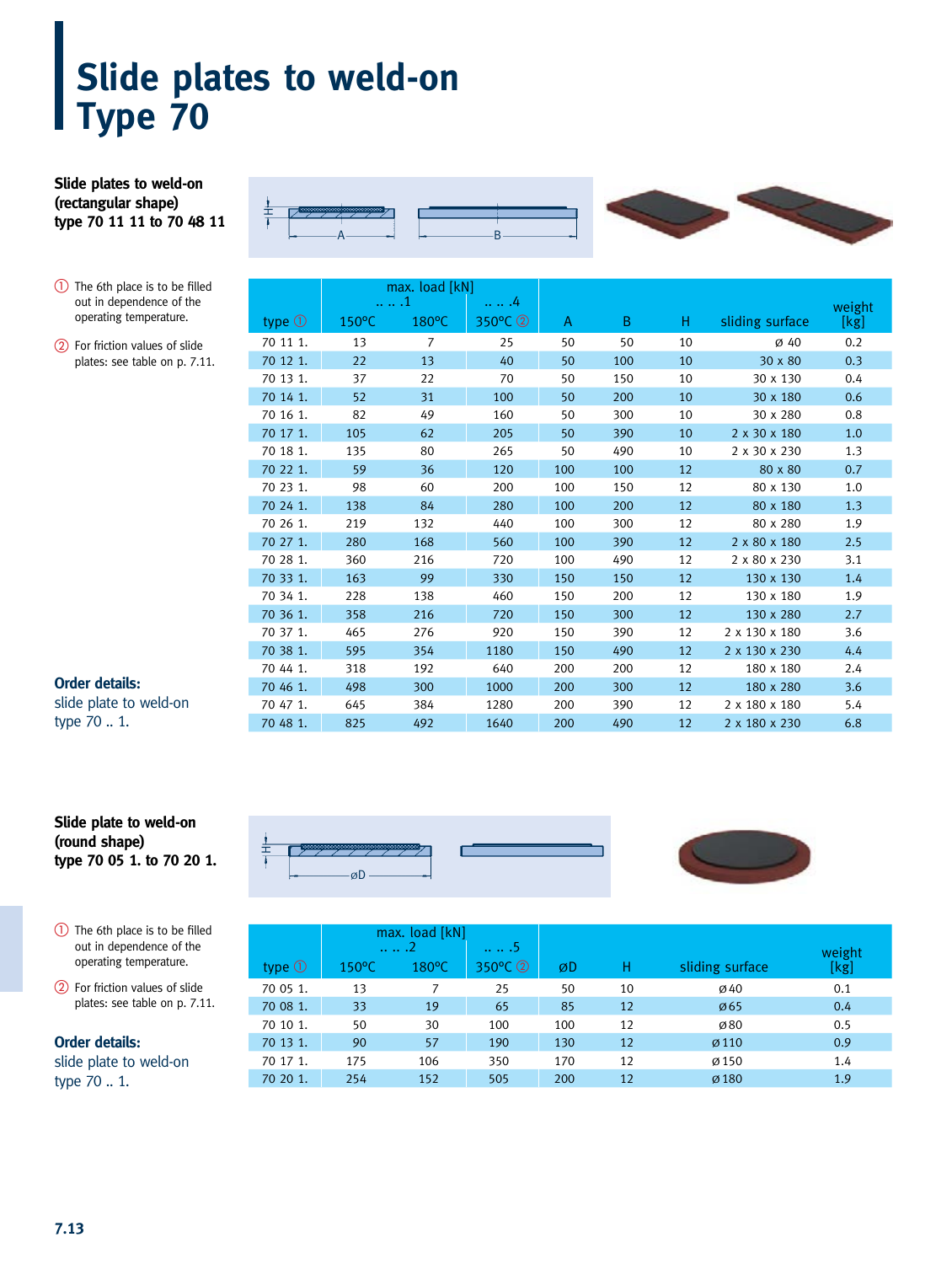### **Slide plates for bolting Type 70**





**1**<br>**1999**<br>1998 **Slide plates for bolting (rectangular shape lengthwise) type 70 11 2. to 70 48 2.** 

**Order details:**  slide plate for bolting





- $\overline{1}$  The 6th place is to be filled out in dependence of the operating temperature.
- For friction values of slide plates: see table on p. 7.11.

**Order details:** 

slide plate for bolting type 70 .. 2.



|          |                 | max. load [kN]  |                     |     |     |    |                  |            |    |        |
|----------|-----------------|-----------------|---------------------|-----|-----|----|------------------|------------|----|--------|
|          | .2<br>0.5       |                 |                     |     |     |    |                  |            |    | weight |
| type ①   | $150^{\circ}$ C | $180^{\circ}$ C | $350^{\circ}$ C (2) | øD  | ØDA | Н  | sliding surface  | <b>ØTK</b> | ød | [kg]   |
| 70 05 2. | 13              |                 | 25                  | 50  | 90  | 22 | $\varnothing$ 40 | 70         | 12 | 0.5    |
| 70 08 2. | 33              | 19              | 65                  | 85  | 125 | 22 | $\varnothing$ 65 | 105        | 12 | 1.2    |
| 70 10 2. | 50              | 30              | 100                 | 100 | 150 | 22 | $\varnothing$ 80 | 125        | 14 | 1.6    |
| 70 13 2. | 90              | 57              | 190                 | 130 | 180 | 22 | Ø 110            | 155        | 14 | 2.5    |
| 70 17 2. | 175             | 106             | 350                 | 170 | 220 | 22 | Ø 150            | 195        | 14 | 3.9    |
| 70 20 2. | 254             | 152             | 505                 | 200 | 260 | 22 | Ø 180            | 230        | 18 | 5.4    |

H $\circ$  ØD

ØTK (3x120°) ØDA

Ød

max. load [kN] .. .. .1 .. .. .4 bore weight type  $\overline{0}$  150°C 180°C 350°C  $\overline{2}$  A B H sliding surface C F G holes  $\overline{p}$  bles  $\overline{p}$ 70 11 2. 13 7 25 50 50 22 Ø 40 100 75 0 2 12 0.5 70 12 2. 22 13 40 50 100 22 30 x 80 100 75 60 4 12 1.0 70 13 2. 37 22 70 50 150 22 30 x 130 100 75 100 4 12 1.5 70 14 2. 52 31 100 50 200 22 30 x 180 100 75 150 4 12 2.0 70 16 2. 82 49 160 50 300 22 30 x 280 100 75 250 4 12 2.9 70 17 2. 105 62 205 50 390 22 2 x 30 x 180 100 75 300 4 12 3.8 70 18 2. 135 80 265 50 490 22 2 x 30 x 230 100 75 350 4 12 4.7 70 22 2. 59 36 120 100 100 22 80 x 80 150 125 60 4 14 1.7 70 23 2. 98 60 200 100 150 22 80 x 130 150 125 100 4 14 2.5 70 24 2. 138 84 280 100 200 22 80 x 180 150 125 150 4 14 3.3 70 26 2. 219 132 440 100 300 22 80 x 280 150 125 250 4 14 5.0 70 27 2. 280 168 560 100 390 22 2 x 80 x 180 150 125 300 4 14 6.4 70 28 2. 360 216 720 100 490 22 2 x 80 x 230 150 125 350 4 14 8.1 70 33 2. 163 99 330 150 150 22 130 x 130 200 175 100 4 14 3.6 70 34 2. 228 138 460 150 200 22 130 x 180 200 175 150 4 14 4.7 70 36 2. 358 216 720 150 300 22 130 x 280 200 175 250 4 14 7.0 70 37 2. 465 276 920 150 390 22 2 x 130 x 180 200 175 300 4 14 9.1 70 38 2. 595 354 1180 150 490 22 2 x 130 x 230 200 175 350 4 14 11.4 70 44 2. 318 192 640 200 200 22 180 x 180 250 225 150 4 14 6.1 70 46 2. 498 300 1000 200 300 22 180 x 280 250 225 250 4 14 9.0 70 47 2. 645 384 1280 200 390 22 2 x 180 x 180 250 225 300 4 14 11.7 70 48 2. 825 492 1640 200 490 22 2 x 180 x 230 250 225 350 4 14 14.7

 $\bigcirc$  The 6th place is to be filled out in dependence of the operating temperature.

<sup>2</sup> For friction values of slide plates: see table on p. 7.11.